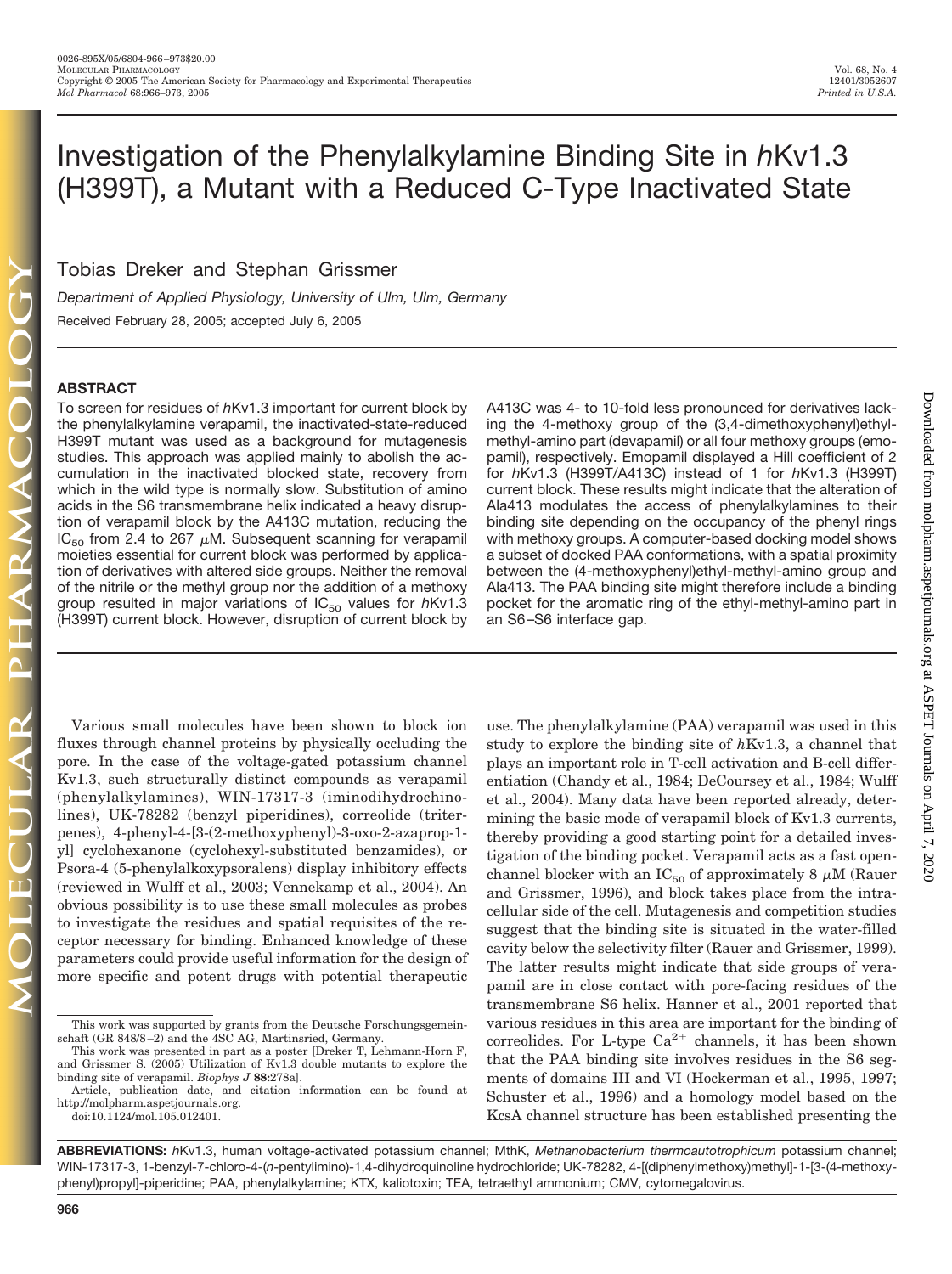PAA devapamil with the aromatic ring of the phenylethylamine part located inside the S6 interface III/IV crevice (Lipkind and Fozzard, 2003).

A specific property of Kv1.3 that distinguishes it from other Kv subfamily members is the intrinsic C-type inactivated state displayed by the channel. This state is reached slowly by all channel molecules upon depolarization, and recovery from inactivation is slow. Various drugs are known to bind selectively to the open and/or inactivated state; e.g., verapamil application leads to open blocked and inactivated blocked conformations of the channel (Röbe and Grissmer, 2000). A substantial problem of investigating drug effects on Kv1.3 currents is the difficulty to electrically distinguish between the access of the drug to either state. Upon verapamil application, one can observe an acceleration of current decay during the depolarizing steps and an accumulation of peak current block in consecutive voltage steps. The latter effect is caused by an accumulation of the channel in the inactivated blocked state, recovery from which is very slow (Röbe and Grissmer, 2000). To address this problem, we introduced the H399T mutation in the extracellular loop between the pore and the S6 helix of *h*Kv1.3, because it has been described to strongly reduce the C-type inactivated state (Nguyen et al., 1996; Rauer and Grissmer, 1996). This reduction of complexity makes the direct calculation of  $IC_{50}$ values feasible by measurement of steady-state current block. Additional amino acid substitutions in the pore-facing parts of the S6 transmembrane helix (Fig. 1) revealed that the residue at position 413 plays an important role for PAA binding. Thereafter, to detect important side groups of the ligand, block by several verapamil derivatives has been examined and the obtained results pointed out reciprocal interactions between the mutated channel residue and exchanged verapamil side groups. Double-mutant cycle analysis calculations suggested a spatial proximity between both interaction partners, information that was used to evaluate the computer based docking of a PAA molecule into an *h*Kv1.3 homology model.

# **Materials and Methods**

**Cells.** The COS-7 cell line was obtained from the Deutsche Sammlung von Mikroorganismen und Zellkulturen GmbH (Braunschweig, Germany). The cells were maintained in Dulbecco's modified Eagle's medium with high glucose (Invitrogen, Carlsbad, CA) containing 10% fetal calf serum (PAA Laboratories GmbH, Coelbe, Germany) and stored in an incubator at  $37^{\circ}$ C and  $10\%$  p(CO<sub>2</sub>).

**Chemicals and Solutions.** All measurements were performed in an external bath solution, high  $\text{Na}^{\text{+}}_{\text{out}}$  (containing 160 mM NaCl, 2  $mM$  CaCl<sub>2</sub>, 1 mM MgCl<sub>2</sub>, 4.5 mM KCl, and 5 mM HEPES) or high  $\rm K_{out}^+$  (containing 164.5 mM KCl, 2 mM  $\rm CaCl_2,$  1 mM  $\rm MgCl_2,$  and 5 mM HEPES). Osmolarity was 290 to 320 mOsM, and pH was adjusted to 7.4 with NaOH or KOH, respectively. The internal pipette solution contained 155 mM KF,  $2$  mM  $MgCl<sub>2</sub>$ ,  $10$  mM EGTA, and  $10$ mM HEPES. Osmolarity was 290 to 320 mOsM, and pH was adjusted to 7.2 with KOH. All verapamil compounds were dissolved in DMSO as stock-solutions and diluted to the final concentration in external bath solution before application. DMSO fraction in the final solution was always  $\langle 2\%, (\pm)$ -verapamil,  $(-)$ -verapamil,  $(+)$ -verapamil, and  $(\pm)$ -gallopamil were obtained as hydrochloride salts from Sigma-Aldrich (St. Louis, MO). (-)-devapamil (LU 47093),  $(\pm)$ -norverapamil (LU 41723) and  $(\pm)$ -acyanoverapamil (LU 44935) were provided as hydrochloride salts by Drs. Raschack and Paul of Knoll Pharmaceuticals AG (now merged in Abbott GmbH and Co. KG (Ludwigshafen, Germany).  $(\pm)$ -emopamil (LU 37076) was a generous gift from Dr. Hans-Günther Knaus and Dr. Hartmut Glossmann (Institut für Biochemische Pharmakologie, Medizinische Universität Innsbruck, Innsbruck, Austria). KTX (Latoxan, Valence, France; Bachem, Bubendorf, Switzerland) was dissolved in external bath solution containing 0.1% bovine albumin (Sigma-Aldrich). TEA chloride was purchased from Fluka (Buchs, Switzerland) and dissolved in external bath solution to the respective final concentration.

**Electrophysiology.** The whole-cell recording mode of the patchclamp technique (Hamill et al., 1981) was used throughout all measurements. Experiments were carried out at room temperature (18– 22°C), and external bath solution and diluted drug solutions were applied using a gravity-based permanent perfusion system. Electrodes were pulled from glass capillaries (Science Products, Hofheim, Germany) in three stages and fire-polished to resistances of 2 to 4 M. Data were acquired with an EPC-9 patch-clamp amplifier (HEKA Elektronik, Lambrecht/Pfalz, Germany) connected to a Macintosh computer running Pulse/Pulse Fit ver. 8.40 data acquisition and analysis software (HEKA). All currents were filtered by a 2.9-kHz Bessel filter and recorded with a sampling frequency of 2.00 kHz. Capacitative and leak currents were subtracted, and series resistance compensation (80%) was used for currents exceeding 2 nA. Further data analysis was performed using the Igor Pro 3.1 (Wavemetrics, Lake Oswego, OR) software package. Holding potential was usually  $-80$  mV ( $h$ Kv1.3 mutants) or  $-120$  mV ( $h$ Kv1.3 wild type). Time constants  $\tau_{\mathrm{m}}$  and  $\tau_{\mathrm{h}}$  and steady-state currents with and without drug application were determined by a Hodgkin and Huxley fit to currents elicited by a 200-ms voltage pulse from the holding potential to +40 mV. The deactivation time constant  $\tau_{\rm t}$  was obtained by an exponential fit to tail currents at  $-60$  mV observed after a voltage pulse from the holding potential to  $+40$  mV for 200 ms. Parameters  $V_{1/2}$  and  $k$  were deduced from a Boltzmann fit to either normalized maximum peak conductance elicited by 11 consecutive voltage steps from  $-50$  to  $+50$  mV ( $\Delta$ V =  $10$  mV) in high  $\mathrm{Na_{out}^+}$  or to maximum tail peak currents at  $-80$  mV after the voltage steps in high  $\text{K}^{\text{+}}_{\text{out}}$ . Drug effects were evaluated by the steady-state current block obtained during 200-ms voltage steps from the holding potential to  $+40$  mV. Time interval between pulses was 30 s, allowing the channel to recover from inactivation completely.  $IC_{50}$  values were calculated by fitting a Hill function  $(I_{\text{drug}}/I_0 = 1/(1+(IC_{50}/C_{\text{drug}})^{n_{\text{H}}}])$  to the normalized steady-state current data points obtained after drug application.  $I_0$  represents the steady state current before and  $I_{drag}$  the steady state current after drug application,  $C_{drag}$  the concentration of the drug in the external bath solution and  $n<sub>H</sub>$  the Hill coefficient.

**Molecular Biology.** The *h*Kv1.3 wild-type plasmid was a generous gift from Prof. Dr. O. Pongs (Institut für Neurale Signalverarbeitung, Zentrum für Molekulare Neurobiologie, Hamburg, Germany). It contains the  $human$  Kv1.3 K<sup>+</sup> channel gene in a pRc/CMV vector (Invitrogen) with a CMV promoter for protein expression in

> **Fig. 1.** Alignment of the S6 domains of several ion channels. The mutated amino acids in *h*Kv1.3 are highlighted as white letters with a black background; the residues in L-type  $Ca^{2+}$ channels important for PAA block are indicated by a gray background. The presumed gating hinge glycine of the  $K<sup>+</sup>$  channels is outlined by a frame.

```
71 LGMYFTVTLIVLGIGTFAVAVERLLEF MthK
  87 WGRLVAVVVMVAGITSFGLVTAALATW KCSA
 454 WGKIVGSLCAIAGVLTIALPVPVIVSN Shaker
 404 GGKIVGSLCAIAGVLTIALPVPVIVSN Kv1.3
1143 VEISIFFIIYIIIIAFFMMNIFVGFVI L-type Ca<sup>2+</sup> III S6
1454 FAVFYFISFYMLCAFLIINLFVAVIMD L-type Ca<sup>2+</sup> IV S6
```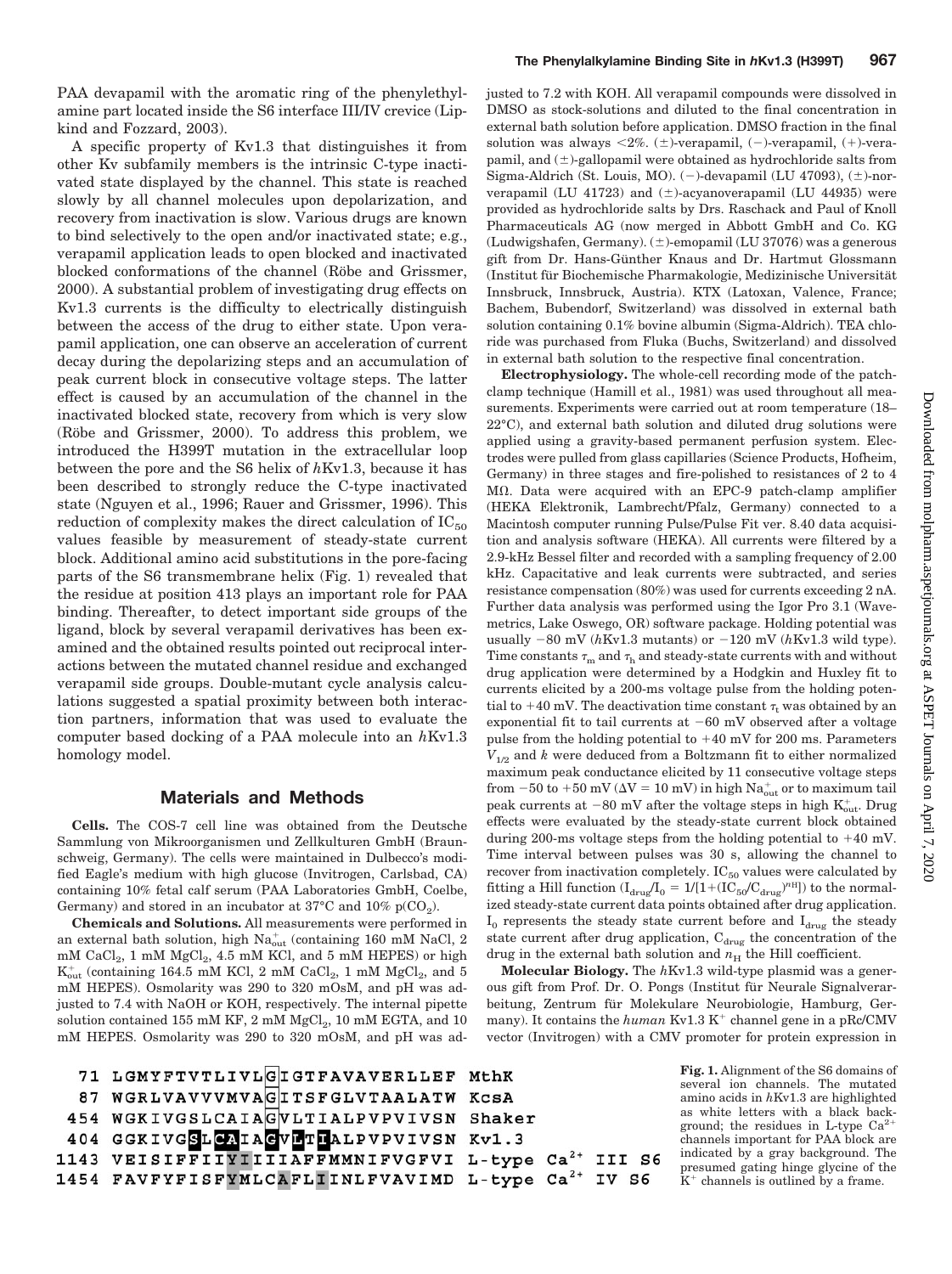mammalian cells. Channel mutants were generated by introducing the corresponding point mutations in the cloned *h*Kv1.3 gene with the QuikChange site-directed mutagenesis kit (Stratagene, La Jolla, CA). Transfection of COS-7 cells was done using the Fugene 6 transfection reagent (Roche Molecular Biochemicals, Mannheim, Germany). Cells were grown to  $\sim 80\%$  confluence and cotransfected with  $\sim$ 1  $\mu$ g of *h*Kv1.3 DNA and  $\sim$ 0.5  $\mu$ g of eGFP-N1 DNA (BD Biosciences Clontech, Palo Alto, CA). One day after transfection sufficient protein for electrophysiological measurements was expressed.

**Double Mutant Cycle Analysis.** The coupling coefficient  $\Omega$  was calculated by the equation  $\Omega = [IC_{50}(R_{\rm wt}, L_{\rm wt}) \times IC_{50}(R_{\rm mt}, L_{\rm mt})]$ /  $[IC_{50}(R_{\rm wt}, L_{\rm mt}) \times IC_{50}(R_{\rm mt}, L_{\rm wt})]$ , according to Hidalgo and MacKinnon (1995).  $R_{\text{wt}}$  was the receptor "wild type"  $h$ Kv1.3 (H399T) and  $R_{\text{mt}}$ was the H399T/A413C double mutant. L<sub>wt</sub> represents the "wild-type" drug  $[(\pm)$ -verapamil or  $(-)$ -verapamil] and  $L_{mt}$  represents the "mutant" drug (a verapamil derivative with an exchanged side group). If coupling coefficients of less than 0 were obtained, the reciprocal value was taken. The change of free binding energy  $(\Delta \Delta G)$  was calculated by the equation  $\Delta\Delta G = RT \ln \Omega$ , where *R* is the gas constant and *T* is absolute temperature.

#### **Results**

*h***Kv1.3 (H399T) As a Tool for Determination of Steady State PAA Block.** To minimize the time the channel spends in the C-type inactivated state of *h*Kv1.3, the H399T mutation, which is analogous to the H404T mutation in *m*Kv1.3, was introduced (Nguyen et al., 1996; Rauer and Grissmer, 1996). Figure 2 shows the  $K^+$  currents through *h*Kv1.3 wild type (A) and H399T mutant (B) channels, without drug application (pulse 1). The inactivation time constant  $(\tau_{\rm h})$  of  $h{\rm Kv}1.3$  (H399T) is approximately 2.3-fold slower compared with wild type (Fig. 2; Table 1), and investigation of the kinetics for recovery from inactivation (Fig. 3, A and B)  $r$ evealed that the corresponding time constant  $\tau_{\rm rec}$  of  $h{\rm Kv1.3}$ H399T is approximately 10 times faster (Table 1) than in

case of the wild type. The intrinsic activation parameters  $(V_{1/2}, k$ , and  $\tau_{\rm m}$ ) of  $h$ Kv1.3 (H399T) are similar to the corresponding wild-type values, whereas the deactivation time constant  $\tau_t$  at  $-60$  mV is increased by a factor of approximately 3.7 (Table 1). Application of 20  $\mu$ M ( $\pm$ )-verapamil resulted in a steady-state block of *h*Kv1.3 (H399T) currents at the end of a 200-ms pulse and no further accumulation of peak current block in consecutive pulses (Fig. 2B, pulse 2–4). The normalized steady-state current after PAA application should therefore directly reflect the ratio of channels in the open blocked and open states. The remaining inactivation of the mutant *h*Kv1.3 channels after 200 ms was ignored for the evaluation of steady-state block.

**Identification of** *h***Kv1.3 (H399T) Residues Important for PAA Block.** Several amino acids in the S6 transmembrane helix of *h*Kv1.3 (H399T) have been substituted, because effects of these residues on current block by verapamil or similar drugs to Kv1.3 or other ion channels have been described or assumed. Substitutions were performed mainly with cysteines to allow a chemical modification in future experiments. Exceptions were the H399T/S410G and H399T/ G416A double mutants. In the first case, the corresponding glycine of Kv2.1 was introduced; in the second case, an alanine was introduced because of the critical function of Gly416 as the potential gating hinge (Jiang et al., 2002b). The obtained double mutants, H399T/S410G, H399T/C412A, H399T/L418C, and H399T/I420C, had only minor or moderate effects on  $(\pm)$ -verapamil block (data not shown). The H399T/G416A mutation resulted in no functional expression of channel protein, possibly because of the disruption of the gating hinge. Another double mutant, H399T/A413C, displayed an affinity for  $(\pm)$ -verapamil that was reduced by a factor of approximately 100 (Table 2) compared with *h*Kv1.3 (H399T). Steady-state current block with no further accumu-



**Fig. 2.** K<sup>+</sup> currents through  $hKv1.3$  wild-type and mutant channels before and after verapamil application. A,  $hKv1.3$  wild type, 20  $\mu$ M verapamil application after pulse 1. B,  $h$ Kv1.3 (H399T), 20  $\mu$ M verapamil application after pulse 1. C,  $h$ Kv1.3 (H399T/A413C), 200  $\mu$ M verapamil application after pulse 1. Currents were elicited by a 200-ms voltage pulse to 40 mV every 30 s.

TABLE 1

Intrinsic properties of *h*Kv1.3 wild type and mutants in transiently transfected COS-7 cells All values are given as mean  $\pm$  S.D.; numbers of independent experiments are given in parentheses.

|                                                                                                                                                 | $h$ Kv1.3                                                                                              |                                                                                                                |                                                                                                               |
|-------------------------------------------------------------------------------------------------------------------------------------------------|--------------------------------------------------------------------------------------------------------|----------------------------------------------------------------------------------------------------------------|---------------------------------------------------------------------------------------------------------------|
|                                                                                                                                                 | Wild Type                                                                                              | H399T                                                                                                          | A413C/H399T                                                                                                   |
| $V_{1/2}$ (mV)<br>$k$ (mV)<br>$\tau_{\rm m}$ (ms)<br>$\tau_{\rm h}$ at 40 mV (ms)<br>$\tau_t$ at $-60$ mV (ms)<br>$\tau_{rec}$ at $-120$ mV (s) | $-33 \pm 1(2)$<br>$10 \pm 1(2)$<br>$2.9 \pm 0.4$ (6)<br>$291 \pm 53(6)$<br>117(1)<br>$13.6 \pm 0.2(4)$ | $-36 \pm 1(9)$<br>$7 \pm 1(9)$<br>$3.9 \pm 0.7(10)$<br>$678 \pm 134(10)$<br>$434 \pm 119(8)$<br>$\leq$ 1.1 (4) | $-37 \pm 1(3)$<br>$7 \pm 1(3)$<br>$4.9 \pm 1.1(10)$<br>$1220 \pm 200(10)$<br>$30 \pm 14(9)$<br>$\leq$ 1.1 (4) |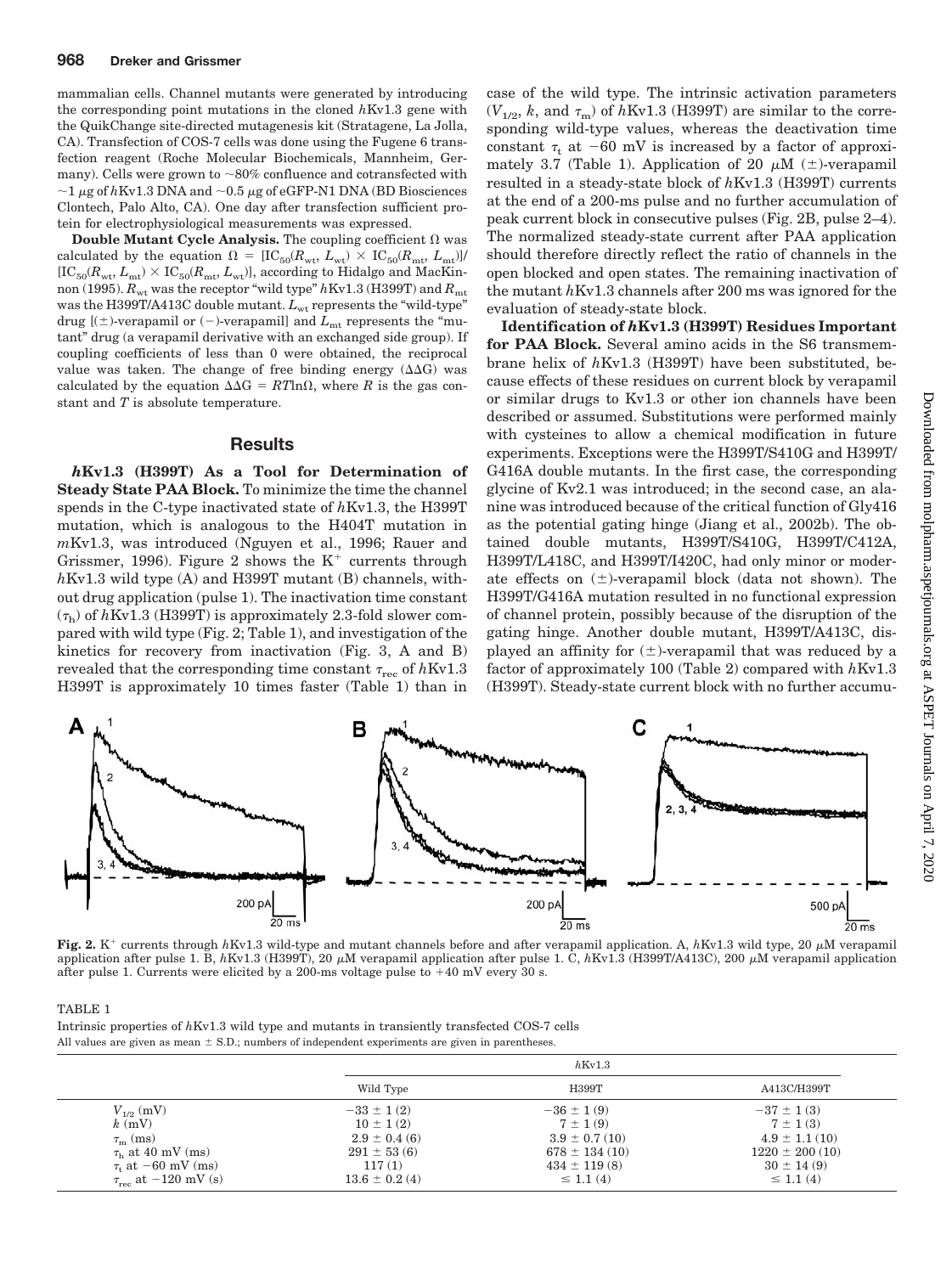lation of block could still be observed in this channel mutant (Fig. 2C, pulses 2–4). Furthermore, *h*Kv1.3 (H399T/A413C) exhibits an even slower intrinsic inactivation rate  $(\sim 2\text{-fold})$ , a similar recovery from inactivation (Fig. 3C; Table 1), and an accelerated deactivation rate  $(\sim 10\text{-fold})$  compared with *h*Kv1.3 (H399T) (Fig. 2C, pulse 1; Table 1). The activation parameters  $(V_{1/2}, k, \tau_{\text{m}})$  also remain similar.

**Current Block by Externally Applied KTX and TEA Is Affected by Introduction of A413C in** *h***Kv1.3 (H399T).** Effects on the affinity for externally applied KTX and TEA have been examined to investigate whether the



**Fig. 3.** Recovery from inactivation of *h*Kv1.3 wild type (A), *h*Kv1.3 (H399T) (B), and *h*Kv1.3 (H399T/A413C) (C) channels. Currents were elicited by double-pulse protocols, with a 2-s conditioning pulse and a 30-ms test pulse to  $+40$  mV, after different repolarization times to  $-120$ mV from 1 to 10 s. The resulting currents are displayed as superimposed traces. The inserts show the normalized recovery from inactivation, with the data points calculated from the difference of the peak current of the test pulse and the steady-state current of the conditioning pulse divided by the difference of the peak current and the steady-state current of the conditioning pulse. Fits were performed by a monoexponential function yielding a time constant  $\tau_{rec}$  of 13.6 s for wild-type *h*Kv1.3 (A). Time constants for *h*Kv1.3 (H399T) (B) and *h*Kv1.3 (H399T/A413C) (C) were estimated to be  $\leq 1.1$  s due to 65 and 71% recovery from inactivation after 1 s of repolarization, respectively (Table 1).

introduced cysteine decreases the affinity for  $(\pm)$ -verapamil merely by a direct interaction with the drug or by allosteric changes of the three dimensional protein structure. Both inhibitors are known to bind to the extracellular vestibule of Kv1.3 (Kavanaugh et al., 1991; Wrisch and Grissmer, 2000) and could serve as probes for structural differences in the extracellular region of the double mutant. In the case of *h*Kv1.3 (H399T), IC<sub>50</sub> values of 25.9  $\pm$  2.5 mM for TEA and  $0.25 \pm 0.02$  nM for KTX (Fig. 4, A and B, filled bars) were obtained.  $IC_{50}$  values for KTX and TEA block differed for  $h$ Kv1.3 (H399T/A413C), with 5.8  $\pm$  0.4 mM for TEA and  $0.66 \pm 0.06$  nM for KTX (Fig. 4, A and B, open bars).

**Importance of A413 for the Stereoselectivity of Verapamil Block.** Verapamil is a chiral compound and current block by both enantiomers was investigated. These experiments were necessary for comparison with current block by  $(-)$ -devapamil and to select the appropriate enantiomer for subsequent docking computations.  $(-)$ -Verapamil blocked *h*Kv1.3 (H399T) currents with an approximately 3.6-fold higher potency compared with the  $(+)$ -enantiomer (Table 2). It is surprising that the introduced A413C mutation reduced the affinity for  $(-)$ -verapamil by a factor of  $\sim$ 200, whereas the affinity for  $(+)$ -verapamil was reduced by a factor of  $\sim 80$ only (Table 2). Thus, the ability of the channel to discriminate between both enantiomers seems to be almost lost in the double mutant, leaving a preference of 1.4-fold for  $(-)$ -verapamil over  $(+)$ -verapamil.

**Inhibition Properties among Distinct Verapamil Derivatives Are Different for** *h***Kv1.3 (H399T) and** *h***Kv1.3 (H399T/A413C).** Verapamil contains various functional groups, each of which might or might not play an important role in blocking Kv1.3 currents. For this reason, block of currents through *h*Kv1.3 (H399T) and the double mutant H399T/A413C by several verapamil derivatives (Fig. 5) was investigated. Compared with  $(\pm)$ -verapamil, the compounds  $(\pm)$ -emopamil,  $(\pm)$ -gallopamil,  $(\pm)$ -norverapamil, and  $(\pm)$ acyanoverapamil displayed only subtle variations in the  $IC_{50}$ values for *h*Kv1.3 (H399T) current block. The same result was obtained for the  $(-)$ -verapamil compared with the  $(-)$ devapamil  $IC_{50}$  value. However, in case of the  $hKv1.3$ (H399T/A413C) double mutant, the results were partially different. Whereas  $(\pm)$ -gallopamil,  $(\pm)$ -norverapamil, and  $(\pm)$ -acyanoverapamil IC<sub>50</sub> values are still similar to that of  $(\pm)$ -verapamil,  $(\pm)$ -emopamil block is approximately 10 times less affected by the A413C mutation. Another remarkable finding was that  $(\pm)$ -emopamil block of  $h$ Kv1.3 (H399T/ A413C) currents was the only case in which the dose-re-

## TABLE 2

IC50 values for steady state PAA block of *h*Kv1.3 (H399T) and *h*Kv1.3 (H399T/A413C) currents

All values were obtained from at least four independent experiments and are given as mean  $\pm$  S.D.

| <b>PAA</b>               | $h$ Kv1.3 (H399T) | $h$ Kv1.3 (A413C/H399T) |
|--------------------------|-------------------|-------------------------|
|                          |                   | $\mu M$                 |
| $(\pm)$ -Verapamil       | $2.4 \pm 0.2$     | $267 \pm 22$            |
| $(-)$ -Verapamil         | $1.2 \pm 0.2$     | $258 \pm 24$            |
| $(+)$ -Verapamil         | $4.3 \pm 0.5$     | $356 \pm 47$            |
| $(-)$ -Devapamil         | $0.7 \pm 0.1$     | $66 \pm 8$              |
| $(\pm)$ -Emopamil        | $2.0 \pm 0.2$     | $25 \pm 2^a$            |
| $(\pm)$ -Gallopamil      | $3.4 \pm 0.4$     | $314 \pm 29$            |
| $(\pm)$ -Norverapamil    | $1.5 \pm 0.3$     | $228 \pm 25$            |
| $(\pm)$ -Acyanoverapamil | $1.9 \pm 0.2$     | $246 \pm 34$            |

 $^{\rm a}$  Hill coefficient = 2.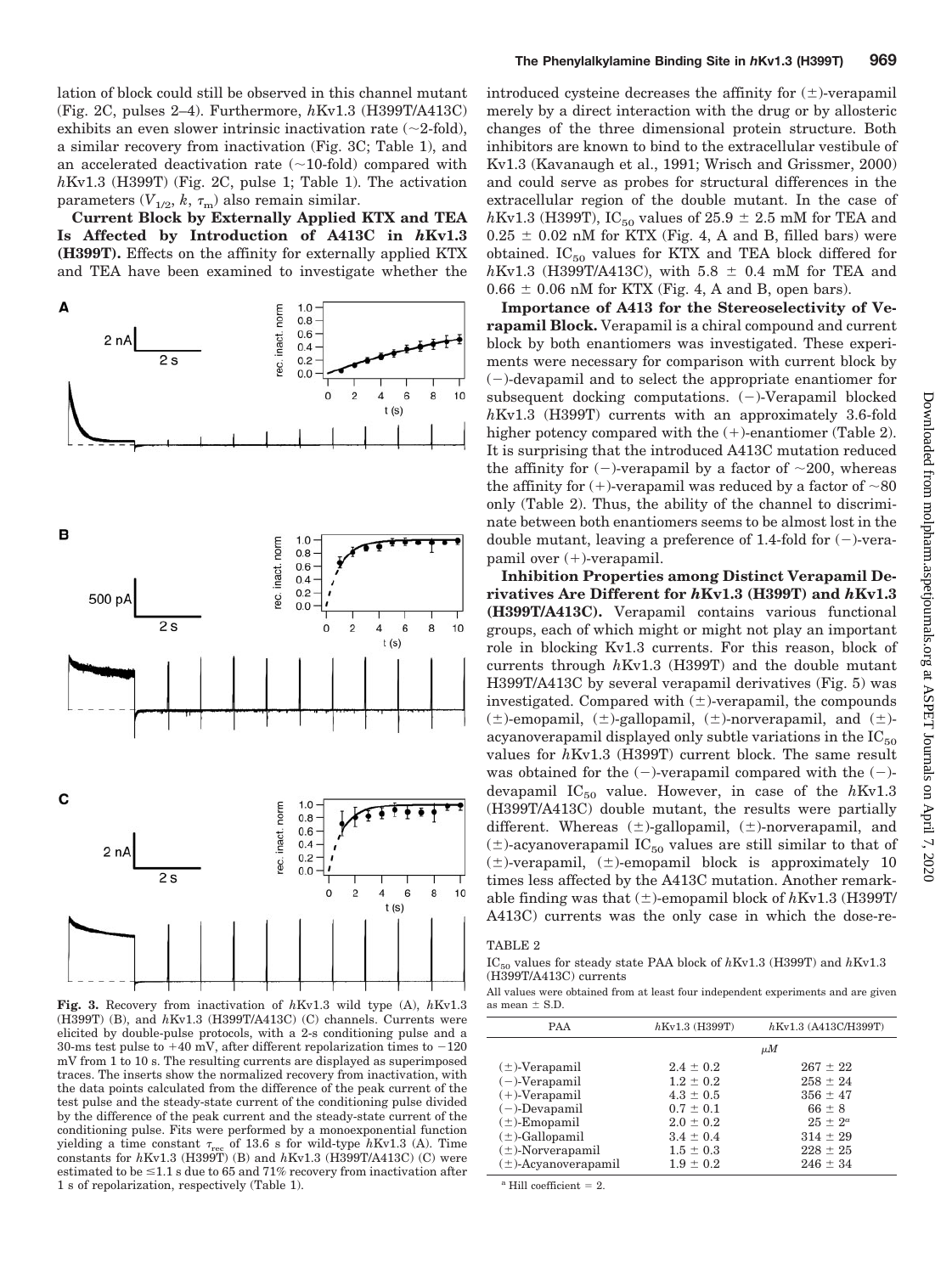sponse fits resulted in a Hill coefficient of 2 instead of 1 (Fig. 6). Comparison of  $(-)$ -devapamil and  $(-)$ -verapamil IC<sub>50</sub> values for the double mutant also suggests a smaller influence of A413C on  $(-)$ -devapamil current block, which is 4-fold more potent compared with  $(-)$ -verapamil.

**Double Mutant Cycle Analysis of the Obtained IC50 Values.** To detect coupled interactions caused by the substitution of the alanine at position 413 and the alteration of the different side groups of verapamil, the coupling coefficients  $(\Omega)$  and the change of free binding energies  $(\Delta \Delta G)$  were calculated for all reactions (Table 3). In this approach, interdependency between two interaction partners is indicated by  $\Omega$  values deviating from 1. Whereas the coupling coefficients calculated for gallopamil, norverapamil, and acyanoverapamil stayed near 1,  $\Omega$  calculated for the  $(-)$ -verapamil/ $(-)$ -devapamil pair was 2.5, and the corresponding change of free binding energy was 0.52 kcal/mol. These data suggest a mutual influence of the deletion of the  $R_2$  methoxy group of verapamil and the substitution of A413 of *h*Kv1.3 (H399T). Furthermore, an interpretation of the correlations made by Schreiber and Fersht, 1995 suggests that a change in free binding energy of  $>0.5$  kcal/mol might indicate a spatial distance between both interaction partners of less than 5 Å.

**Building an** *h***Kv1.3 Homology Model and Docking of a PAA.** To accommodate the inability of verapamil to bind to the closed conformation of Kv1.3 (DeCoursey, 1995), a suitable model for a  $K^+$  channel in the open state had to be selected. The X-ray structure of MthK, a  $Ca^{2+}$  gated K<sup>+</sup> channel in the open conformation (Jiang et al., 2002a), was chosen as a scaffold for the homology model of *h*Kv1.3. The *h*Kv1.3 primary sequence from positions 352 to 431 was aligned to MthK, covering the S5 and S6 transmembrane helices and the pore region (Deep View software package; Guex and Peitsch, 1997). Thereafter, the *h*Kv1.3 homology model was calculated using the SWISS-MODEL server (Peitsch, 1995; Guex and Peitsch, 1997; Schwede et al., 2003). Finally, docking was performed with the AutoDock 3.0 software package (Goodsell and Olson, 1990; Morris et al., 1996, 1998) using a modified  $(-)$ -verapamil molecule as a ligand. This molecule lacks the  $R_4$  nitrile and  $R_5$  methyl groups, because these side groups did not show an important effect on current block in either the H399T or the A413C/H399T mutant. Of 256 docked conformations obtained, only those 31 were selected with the C atom of the  $R'_2$  methoxy group situated less than 5 Å away from the C atom of one of the four



**Fig. 4.** Comparison of  $IC_{50}$  values for steady-state current block by external TEA and KTX for *h*Kv1.3 (H399T) and *h*Kv1.3 (H399T/A413C). All values were obtained from at least four independent experiments and are given as mean  $\pm$  S.D. **Fig. 5.** Chemical structures of verapamil and verapamil derivatives.

A413 side chains. No strength of interaction was implicated. Despite the symmetrical nature of the channel model, 24 methoxy groups were in proximity to Ala413 from a single subunit (Fig. 7, cyan). Within this group, two populations of similar conformations could be identified: cluster I (Fig. 7, magenta), which consisted of 12 PAAs situated in a stretched conformation in the inner vestibule of the channel with their  $R_1,R_2$ -dimethoxyphenyl rings inserted slightly between two S6 helices, and cluster II (Fig. 7, gray), which contained four molecules in a similar stretched configuration but with their  $R_1,R_2$ -dimethoxyphenyl rings extended deeper into the S6 interface crevice.

# **Discussion**

The purpose of this study was to characterize the binding site of verapamil in the *h*Kv1.3 mutant H399T, a channel mutant with a reduced C-type inactivated state. Mutations of residues in the S6 domain and application of different verapamil derivatives revealed interdependencies between position 413 of the channel and functional groups of verapamil. This information was used to deduce a more detailed description of the binding pocket.

As anticipated, the introduced H399T mutation reduced the channel's C-type inactivation but not to the extent described for an analogous *m*Kv1.3 (H404T) mutant (Rauer and Grissmer, 1996). Nonetheless, *h*Kv1.3 (H399T) was selected as a Kv1.3 model channel with a strongly reduced C-type inactivated state because the time constant for recovery from inactivation was approximately 10-fold faster compared with the wild-type channel. Steady-state currents were clearly observable with or without drug application after 1 s (data not shown) voltage pulses to  $+40$ mV and no accumulation of steady-state current block in consecutive pulses was present.

Subsequent substitutions of amino acids in the S6 domain of *h*Kv1.3 (H399T) pointed out that the residue at position 413 plays an important role in PAA binding. By exchanging the alanine at position 413 for a cysteine,  $(\pm)$ -verapamil affinity was decreased by approximately 100-fold. Similar results were obtained by Hanner et al. (2001) for an *h*Kv1.3 (A413C) mutant that displayed a



|                 | $R_1, R_1$       | R <sub>2</sub>   | $R_2$            | $R_{3}$          | $\mathbf{R}_{4}$ | $R_5$           |
|-----------------|------------------|------------------|------------------|------------------|------------------|-----------------|
| verapamil       | OCH <sub>3</sub> | OCH <sub>3</sub> | OCH <sub>3</sub> | Н                | <b>CN</b>        | CH <sub>3</sub> |
| devapamil       | OCH <sub>3</sub> | OCH <sub>3</sub> | Н                | Н                | <b>CN</b>        | CH <sub>3</sub> |
| emopamil        | Н                | Н                | Н                | Н                | CN               | CH <sub>3</sub> |
| gallopamil      | OCH <sub>3</sub> | OCH <sub>3</sub> | OCH <sub>3</sub> | OCH <sub>3</sub> | <b>CN</b>        | CH <sub>3</sub> |
| norverapamil    | OCH <sub>3</sub> | OCH <sub>3</sub> | OCH <sub>3</sub> | Н                | <b>CN</b>        | Н               |
| acyanoverapamil | OCH <sub>3</sub> | OCH <sub>3</sub> | OCH <sub>3</sub> | Н                | н                | CH <sub>3</sub> |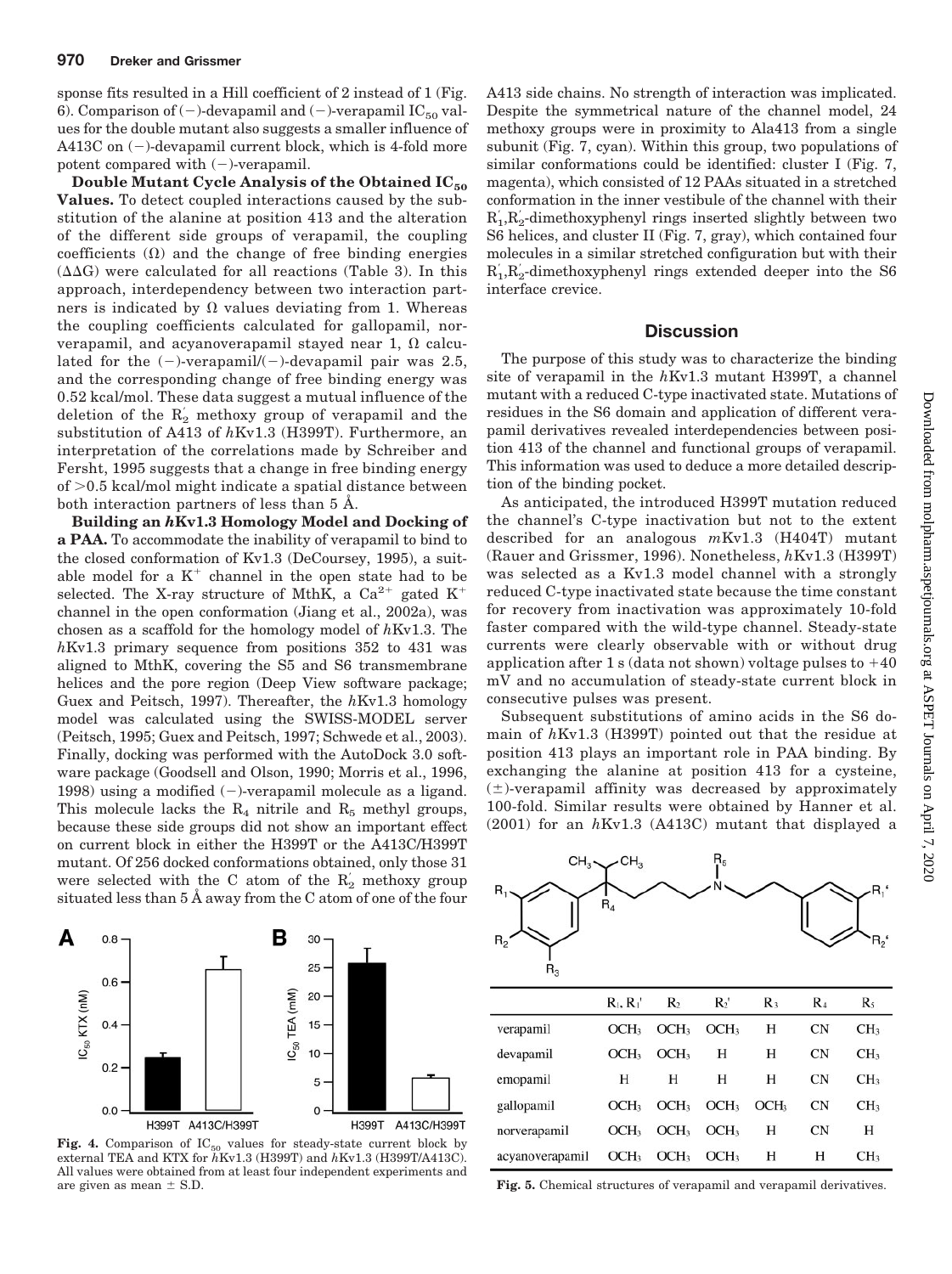40-fold lower affinity for diTC binding compared with the wild type. Furthermore, the corresponding residue in IVS6 of L-type  $Ca^{2+}$  channels had a strong influence on PAA affinity (Hockerman et al., 1995).

The additional A413C mutation slowed the C-type inactivation rate even further, an effect that had also been observed for the *h*Kv1.3 (A413C) single mutant (data not shown). More evidence for A413 playing a role in the inactivation process was found by Panyi et al. (1995), where a strong increase of the inactivation rate in an *h*Kv1.3 (A413V) mutant was described.

It has been reported that binding of external TEA slowed C-type inactivation (Grissmer and Cahalan, 1989; Choi et al., 1991) and that the transition to the inactivated state induced structural changes in the outer pore region (Yellen et al., 1994; Liu et al., 1996; Kiss et al., 1999). Further



**Fig. 6.** Dose-response curves for block of *h*Kv1.3 (H399T) (A) and *h*Kv1.3 (A413/H399T) (B) steady-state currents by  $(\pm)$ -verapamil ( $\bullet$ ) and by the verapamil derivatives  $(-)$ -devapamil ( $\blacktriangle$ ) and  $(\pm)$ -emopamil ( $\blacksquare$ ). Hill coefficients of all fits were 1, except for  $(\pm)$ -emopamil block of  $h$ Kv1.3 (A413/H399T) currents (B,  $\blacksquare$ ), in which case the Hill coefficient was 2. All data points were obtained from at least four independent experiments and are given as mean  $\pm$  S.D.

disruption of the inactivation process by introduction of A413C might therefore explain the affinity shift observed for TEA. However, no correlations between KTX binding and C-type inactivation have been described yet. The  $\sim$ 3fold decrease of KTX and 5-fold increase of TEA affinity in *h*Kv1.3 (H399T/A413C) might be due to a structural rearrangement of the channel protein in the double mutant that affects the extracellular vestibule. This rearrangement might change the intracellular vestibule as well, which could explain the dramatic decrease in verapamil affinity.

Another explanation for the disruption of PAA block might be the loss of direct effects of the residue at position 413 on binding of distinct verapamil side groups. Verapamil derivatives lacking the methyl group at  $R_5$  (norverapamil) or the nitrile group at  $R_4$  (acyanoverapamil) did not show major variations in *h*Kv1.3 (H399T) and *h*Kv1.3 (H399T/A413C) current block compared with  $(\pm)$ -verapamil. Thus, neither the  $R_5$  methyl group nor the  $R_4$  nitrile group seems to play an important role for PAA binding in both channel mutants. The importance of the four methoxy groups at the  $R_1$ ,  $R'_1$  and  $R_2$ ,  $R'_2$  positions of both phenyl rings was assessed by investigation of  $(\pm)$ -emopamil block, a verapamil derivative that lacks all four moieties. In case of *h*Kv1.3 (H399T) only little difference could be observed between the affinities for  $(\pm)$ -verapamil and  $(\pm)$ -emopamil, suggesting no major relevance of the methoxy groups. However, as an inhibitor of *h*Kv1.3 (H399T/A413C) currents,  $(\pm)$ -emopamil is an approximately 10-fold more potent than  $(\pm)$ -verapamil. In addition, fits of the corresponding  $(\pm)$ -emopamil dose-response curve indicated a 2:1 ligand/receptor stoichiometry. So far, the binding of two small molecule inhibitors to *h*Kv1.3 has been demonstrated only for disubstituted cyclohexyl compounds (Schmalhofer et al., 2002, 2003) and 5-phenylalkoxypsoralens (Vennekamp et al., 2004). To investigate the importance of the methoxy groups in more detail, we examined the effects of  $(\pm)$ -gallopamil, which has an additional methoxy group at  $R_3$ , and (-)-devapamil, that lacks the methoxy group at  $\mathrm{R}_2$ . Although the  $\mathrm{R}_3$  methoxy group seems to have little influence on block of *h*Kv1.3 (H399T) and  $h$ Kv1.3 (H399T/A413C) currents, the missing  $R^{'}_2$  methoxy group increases apparent inhibition 4-fold in the double mutant only. This effect is weaker but similar to the one obtained by removal of all four methoxy groups. However, the Hill coefficient for  $(-)$ -devapamil block of  $h$ Kv1.3 (H399T/A413C) currents remains at 1. Johnson et al. (1996) demonstrated that in wild-type  $Ca^{2+}$  channels, (-)devapamil inhibits currents much more strongly than verapamil, whereas in the Y1463F mutant, this preference is lost. This mutation seems to have the opposite effect on

## TABLE 3

Coupling coefficients ( $\Omega$ ) and change of free binding energies ( $\Delta\Delta G$ ) calculated by double mutant cycle analysis of the IC<sub>50</sub> values for *hKv*1.3 (H399T) and *h*Kv1.3 (H399T/A413C) current block by verapamil and verapamil derivatives

| Wild Type Drug     | Mutant Drug              | Coupling<br>Coefficient $\Omega$ | $\Delta\Delta G$ |
|--------------------|--------------------------|----------------------------------|------------------|
|                    |                          |                                  | kcal/mol         |
| $(-)$ -Verapamil   | (-)-Devapamil            | $2.46 \pm 0.61$                  | $0.52 \pm 0.15$  |
| $(\pm)$ -Verapamil | $(\pm)$ -Gallopamil      | $1.18 \pm 0.21$                  | $0.09 \pm 0.10$  |
| $(\pm)$ -Verapamil | $(\pm)$ -Emopamil        | $9.00 \pm 1.51$                  | $1.28 \pm 0.10$  |
| $(\pm)$ -Verapamil | $(\pm)$ -Norverapamil    | $1.39 \pm 0.34$                  | $0.19 \pm 0.14$  |
| $(\pm)$ -Verapamil | $(\pm)$ -Acyanoverapamil | $1.20 \pm 0.24$                  | $0.11 \pm 0.12$  |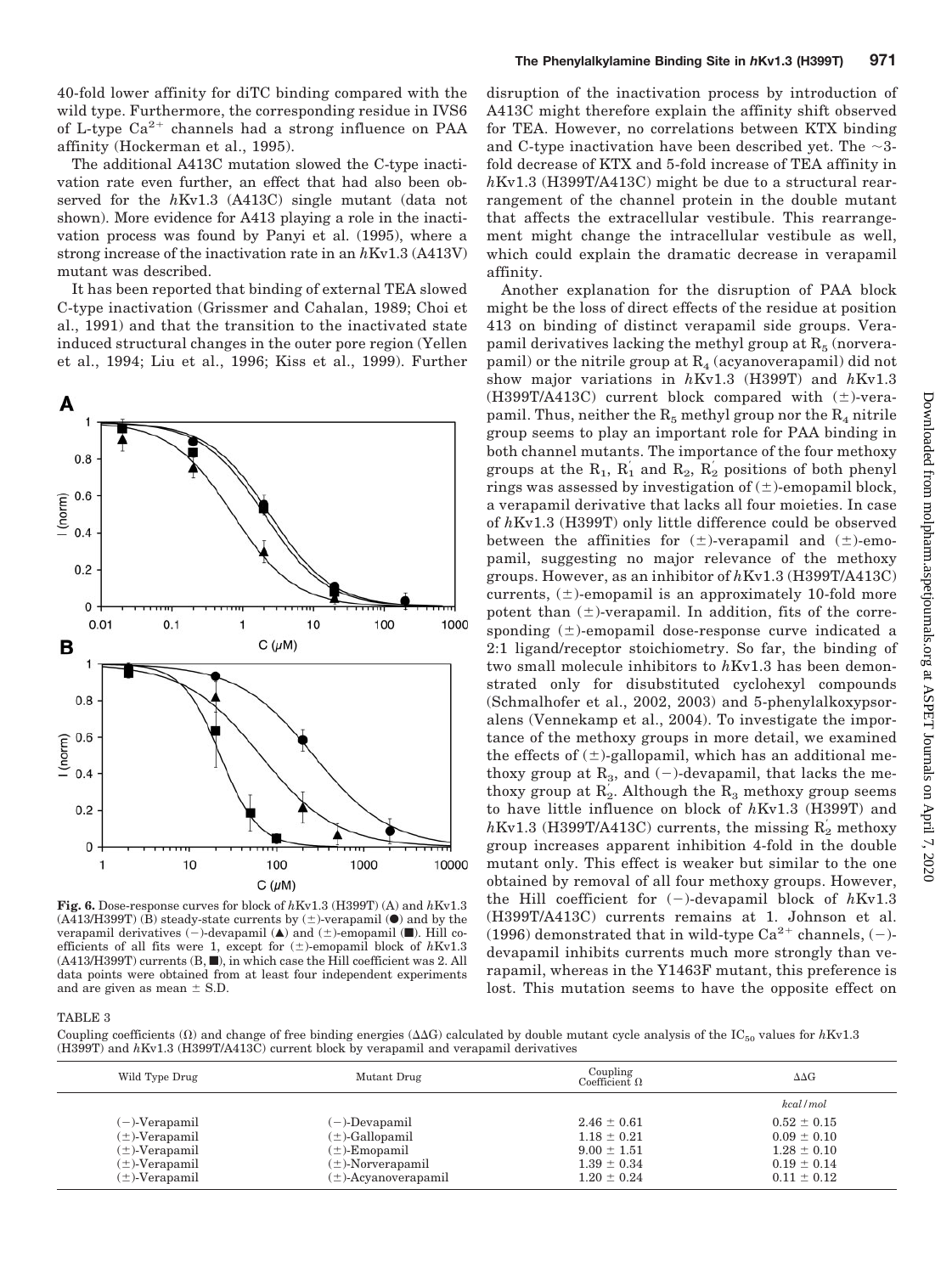# **972 Dreker and Grissmer**

PAA binding compared with A413C in *h*Kv1.3 (H399T). It is striking that the removal of a single hydroxyl group in Y1463F was responsible for the affinity changes, whereas a single thiol group was added by the A413C mutation.

The missing  $R_2$  methoxy group of (-)-devapamil accounts solely for the altered affinity to *h*Kv1.3 (H399T/A413C) compared with  $(-)$ -verapamil. This might indicate coupled ef-



**Fig. 7.** Modified (-)-verapamil structure without the  $R_4$  nitrile and the  $R_5$  methyl group docked into a  $h$ Kv1.3/MthK homology model (subunits are drawn in cyan, orange, green, and red, respectively). Axial view from the extracellular side through the pore (top) and lateral view with the extracellular part oriented upward and one subunit omitted (bottom). Within the docked conformations, with the  $R'_2$ -methoxy group being in proximity to Ala413 (drawn in 'ball and stick' representation), two populations could be identified. Cluster I (magenta, 12 structures) with the phenyl ring entering slightly into an S6 –S6 interface crevice and cluster II (gray, four structures) with the phenyl ring inserting deeply between both S6 helices of the red and cyan subunit. Images were generated using the ViewerLite 5.0 software package (Accelrys, San Diego, CA).

fects of the removal of the  $\mathrm{R}_2^{'}$  OCH<sub>3</sub> group and the substitution at position 413. The double mutant cycle analysis results support this line of argument, suggesting a distance of less than 5 Å between both interaction partners.

The assignment of this spatial constriction to the *h*Kv1.3/ PAA docking results yielded two clusters of PAA molecules with the  $R_1, R_2$ -dimethoxyphenyl ring located at the entrance (cluster I) or the core (cluster II) of an S6 –S6 interface gap. These results are similar to those obtained by Lipkind and Fozzard (2003) for a detailed PAA docking model for an L-type  $\mathrm{Ca}^{2+}$  channel.

Figure 8 represents a possible explanation for the observed effects. If the permeation of the ethyl-methylaminophenyl ring into the S6 interface crevice is an essential mechanism of PAA binding (Fig. 8A), it might be sterically constricted by introduction of the A413C mutation (Fig. 8B). However, the degree of constriction seems to be less pronounced with a decreasing number of methoxy groups present at the ethyl-methyl-aminophenyl ring. In addition, the introduction of A413C enables emopamil, which lacks all four methoxy groups at both phenyl rings, to bind with a 2:1 stoichiometry (Fig. 8B, right). The altered PAA binding pocket might therefore implicate a constricted access and a spatial dilation that allows a second PAA to bind to the channel, if the first is able to enter deeply into the S6 interface gap.

Summary. Screening of the inactivated state reduced *h*Kv1.3 (H399T) channel for residues participating in verapamil block revealed an important influence of the residue at position 413 in the S6 domain. Further inhibition experiments with verapamil derivatives suggest interdependence between the number of methoxy substituents at the PAA phenyl rings and alterations of Ala413. These data, taken together with information obtained by a computer-based docking model, might indicate that residue 413 is important for access of the PAA ethyl-methyl-aminophenyl ring to a binding pocket in an S6 interface gap.



**Fig. 8.** Hypothetical schematic model explaining the binding of verapamil (left) and the verapamil derivatives devapamil (middle) and emopamil (right) to *h*Kv1.3 (H399T) (A) and *h*Kv1.3 (H399T/A413C) (B), respectively. The black outlines represent a cross-section through the inner vestibule of the channel, with the binding pocket of each subunit for a PAA phenyl ring marked as a bulge. These binding pockets might be altered in *h*Kv1.3 (H399T/A413C) because of the introduction of the cysteine. The PAAs are displayed in a simplified fashion as two connected black circles representing the phenyl rings with small empty circles indicating the sterical differences determined by the methoxy groups.